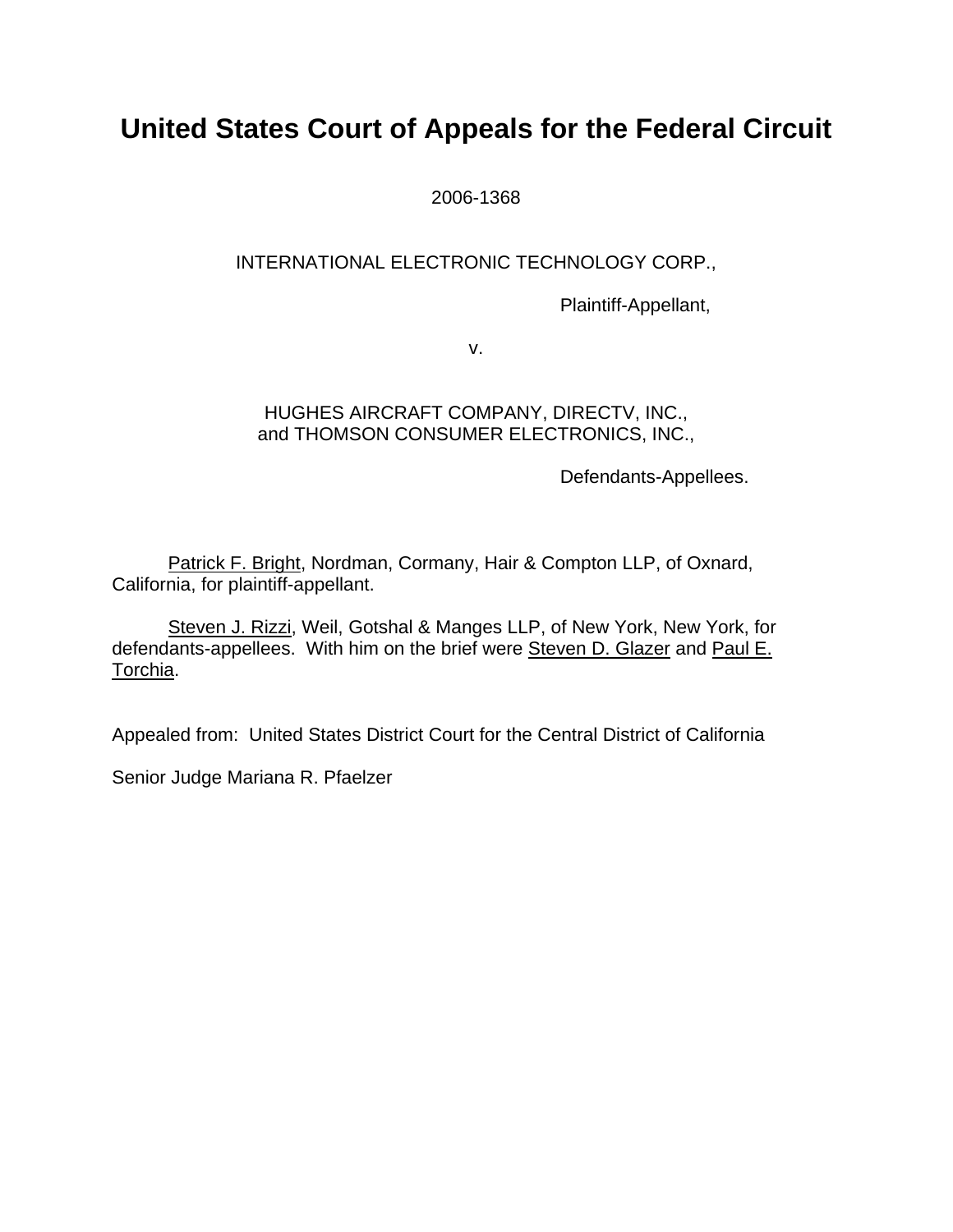# **United States Court of Appeals for the Federal Circuit**

2006-1368

INTERNATIONAL ELECTRONIC TECHNOLOGY CORP.,

Plaintiff-Appellant,

v.

#### HUGHES AIRCRAFT COMPANY, DIRECTV, INC., and THOMSON CONSUMER ELECTRONICS, INC.,

Defendants-Appellees.

Before GAJARSA and MOORE, Circuit Judges, and JORDAN, Circuit Judge.<sup>[\\*](#page-1-0)</sup>

GAJARSA, Circuit Judge.

## ORDER

 This court is once again confronted with a case in which the parties have failed to determine the finality of the appealed judgment. Finality is a predicate of this court's jurisdiction. Article III of the U.S. Constitution requires that jurisdiction be premised on a "case and controversy." Without jurisdiction, courts would be rendering advisory opinions. Therefore, a court in the first instance must determine whether or not it has subject matter jurisdiction even sua sponte. See Freytag v. Comm'r, 501 U.S. 868, 891 (1991).

<span id="page-1-0"></span> <sup>\*</sup> Honorable Kent A. Jordan, Circuit Judge, United States Court of Appeals for the Third Circuit, sitting by designation.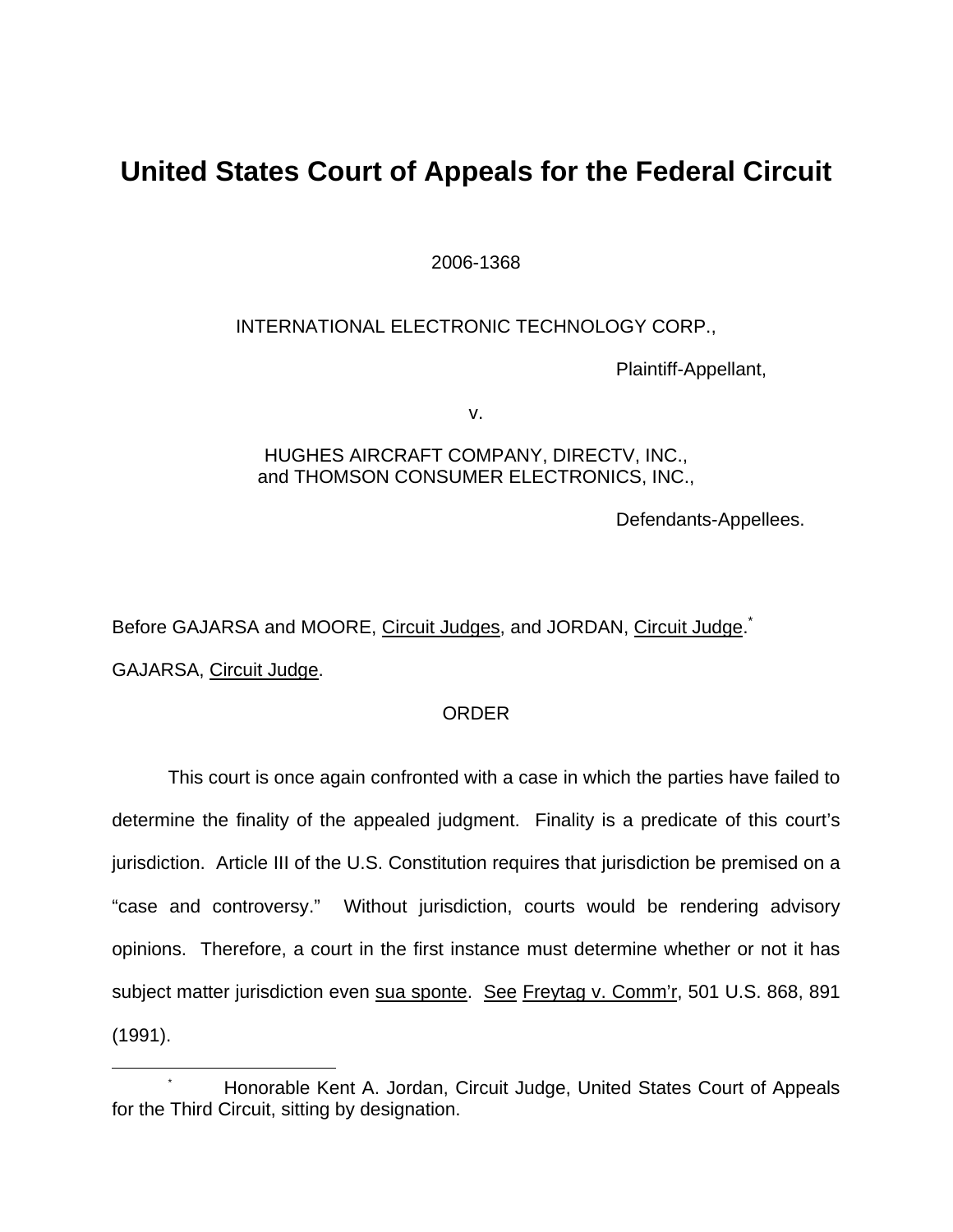The Supreme Court has noted that "[e]very federal appellate court has a special obligation to satisfy itself . . . of its own jurisdiction . . . even though the parties are prepared to concede it." Bender v. Williamsport Area Sch. Dist., 475 U.S. 534 (1986) (internal quotations omitted); see also Kinetic Builder's Inc. v. Peters, 226 F.3d 1307 (Fed. Cir. 2000). The parties here raised no objection to our jurisdiction. The court requested the parties to review the jurisdictional issue and to determine whether or not there was a final judgment of the district court. The court requested that the parties, if it was determined that the judgment appealed from was not final, obtain a judgment by the district court under Federal Rule of Civil Procedure 54(b). The parties have now admitted that the judgment is not final and that the district court has declined to grant a Rule 54(b) motion.

This court's jurisdiction over appeals of patent cases arising under 28 U.S.C. § 1338 is defined by statute in 28 U.S.C. § 1295(a)(1). A final decision, as defined by the Supreme Court, is a decision issued by the trial court which "ends the litigation on the merits and leaves nothing for the court to do but execute the judgment." Coopers  $\&$ Lybrand v. Livesay, 437 U.S. 463, 467 (1978) (quoting Catlin v. United States, 324 U.S. 229, 233 (1945)). We apply our own law, rather than regional circuit law, to questions relating to our own appellate jurisdiction. Nystrom v. Trex Co., 339 F.3d 1347, 1349-50 (Fed. Cir. 2003).

In the present case the defendants-appellees, Hughes Aircraft Company, DIRECTV, Inc., and Thompson Consumer Electronics, Inc., filed with their answer to the complaint declaratory judgment counterclaims of invalidity and non-infringement. The district court granted a summary judgment of non-infringement in favor of the defendant.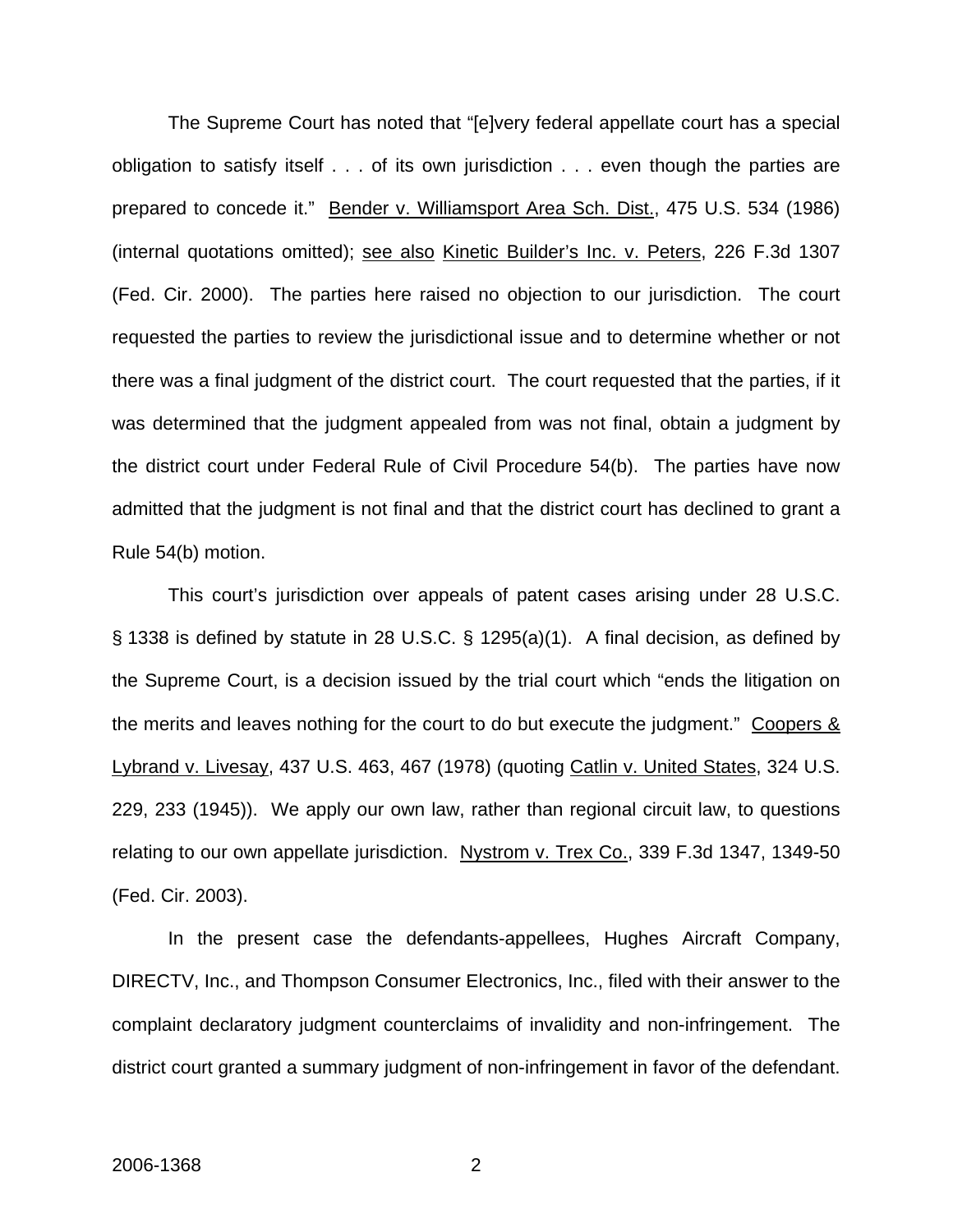In the euphoria of victory, the defendants did not dismiss the outstanding counterclaims, and those counterclaims remain extant. A notice of appeal was subsequently filed by the plaintiff, International Electronic Technology Corporation.

This court, upon reviewing the briefs and the appendices, found neither dismissal of the counterclaims nor a Rule 54(b) determination by the district court. Rule 54(b) provides that a district court may "direct entry of final judgment as to one or more but fewer than all the claims or parties only upon an express determination that there is no just reason for delay and upon an express direction for the entry of judgment." Fed. R. Civ. P. 54(b). The parties have failed to obtain such a partial judgment and the other possible avenues of finality have not been followed. See Nystrom, 339 F.3d at 1347.

This court has often rebuked parties for presenting an appeal to this court without a final judgment. See Pause Tech. LLC v. TiVo Inc., 401 F.3d 1290, 1293 (Fed. Cir. 2005) ("Despite our repeated admonitions, this court again confronts an appeal with a jurisdictional defect. For whatever reasons, parties too frequently are not reviewing the actions of the district courts for finality before lodging appeals."); see also Enzo Biochem, Inc. v. Gen-Probe Inc., 414 F.3d 1376 (Fed. Cir. 2005); Silicon Image, Inc. v. Genesis Microchip, Inc., 395 F.3d 1358 (Fed. Cir. 2005); Nystrom, 339 F.3d at 1350. The parties are required to certify that the judgment being appealed is final. In this particular case, the appellant filed an appeal on a non-final judgment and the appellee has not objected. Our Federal Circuit rules require that the "jurisdictional statement includ[e] a representation that the judgment or order appealed from is final or, if not final, the basis for appealability." Fed. Cir. R.  $28(a)(5)$ ; see also Fed. R. App. P. 28(a)(4)(B).